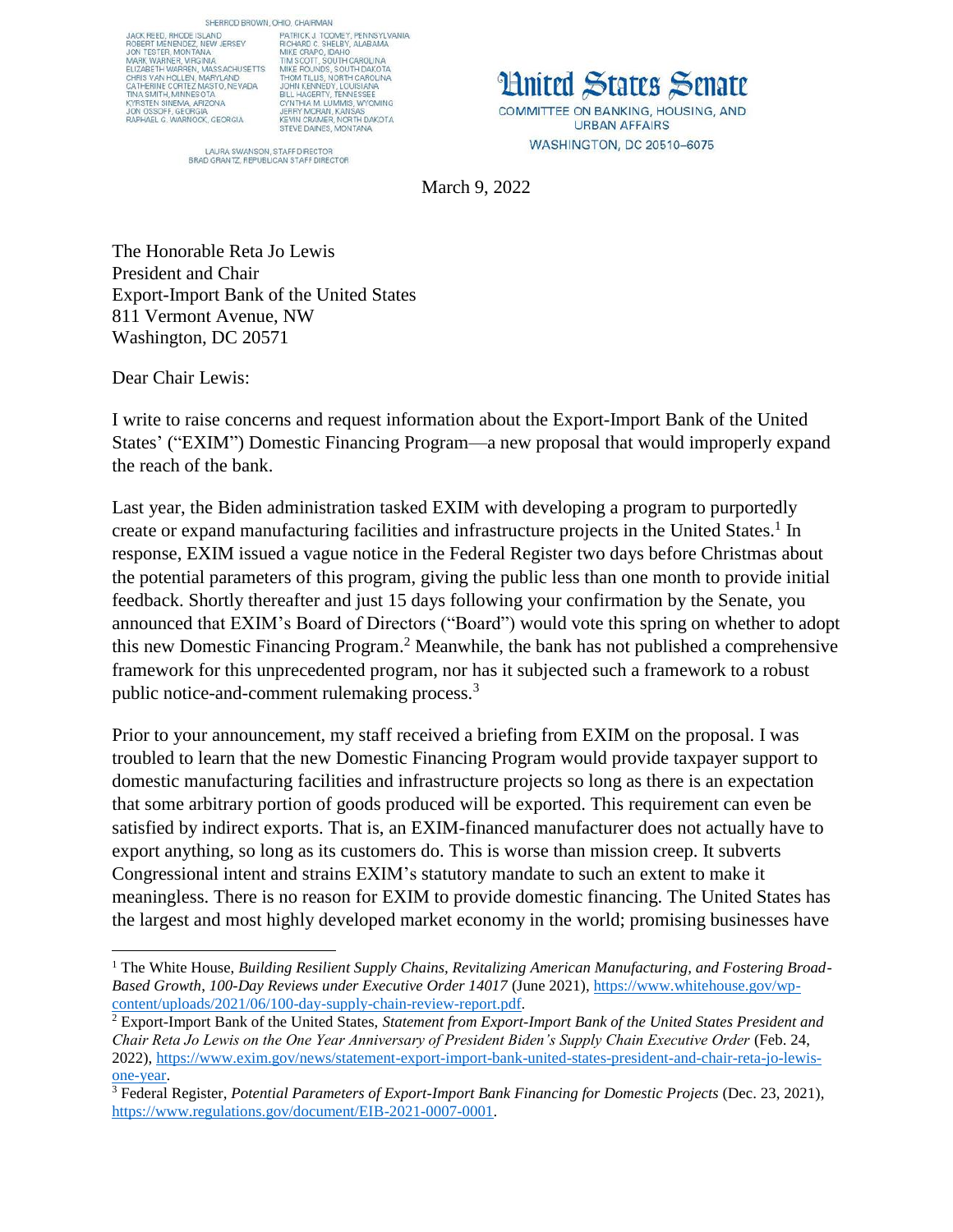unrivaled access to capital on competitive terms. Just like with all of EXIM's other programs and perhaps more so—EXIM could only win domestic financing business if it finances bad deals that the private sector refuses to underwrite, or if it underprices the risk associated with those deals, putting taxpayers needlessly at risk.

Even if a Domestic Financing Program were within the scope of EXIM's statutory mandate which it is not—it is clear that this proposal has not been well developed and would benefit from a robust public notice-and-comment rulemaking process. Moreover, it is critical that all stakeholders, especially the Senate Banking Committee, which has oversight responsibility over EXIM, be given a better understanding of this proposal prior to a Board vote on it. Accordingly, I request that you do not present this proposal for Board consideration without first publishing a comprehensive framework for a Domestic Financing Program and receiving public comments on it. I also request that you provide written responses to the following questions no later than the close of business on March 23, 2022:

- 1. EXIM's brief notice in the Federal Register explicitly states that this program would provide "financing with no direct export component."<sup>4</sup> Please explain how "financing with no direct export component" fits within EXIM's existing authority.
- 2. During EXIM's recent briefing to my staff, the bank's General Counsel indicated that EXIM's authority to establish a Domestic Financing Program flows from the statute that outlines the bank's powers and functions. <sup>5</sup> EXIM's General Counsel went so far as to claim that any project with any direct or indirect export component, no matter how small, could qualify for EXIM support. Do you agree with that characterization of EXIM's authority? Please answer yes or no. If yes, please explain if any limits exist on EXIM's authority to finance non-export based domestic manufacturing.
- 3. Given the significant impact this program may have on EXIM's current operations (for instance, EXIM may support financing of up to \$20 billion for a single project), can you explain why EXIM did not subject this program to a robust notice-andcomment rulemaking process?
- 4. If financing under this program will be contingent upon the number of jobs supported, how will EXIM ensure the projections provided by the borrower are accurate?
- 5. As EXIM requires for official export financing, will the Board also have to approve domestic transactions above a certain amount? If so, what is the amount?<sup>6</sup>

 $\overline{a}$ 4 *Id*.

<sup>5</sup> 12 U.S.C. § 635(a).

<sup>6</sup> 12 U.S.C. § 635(a)(2)(A); *see also* EXIM's Individual Delegated Authority Resolution dated May 30, 2019 (the "IDA Resolution").